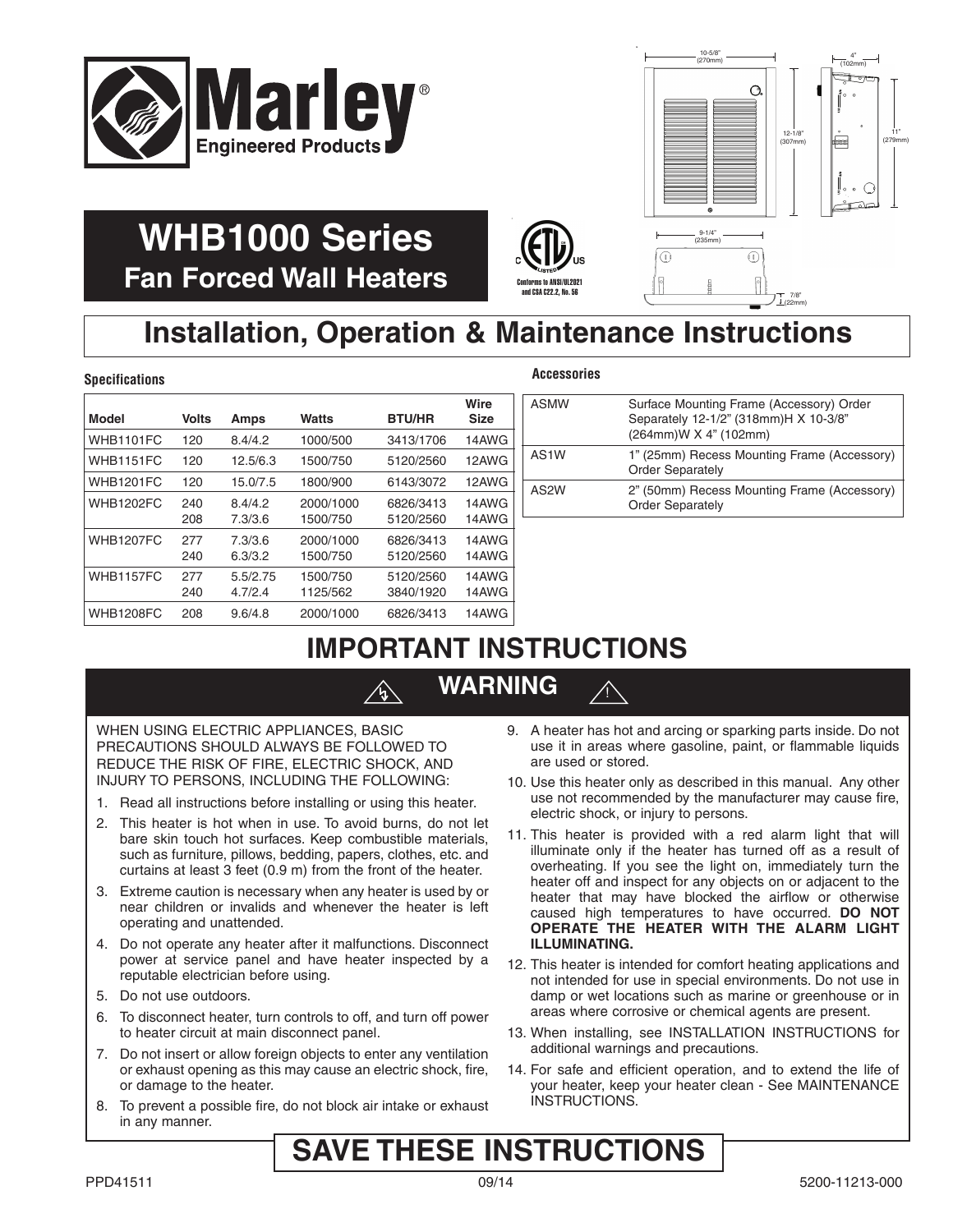# **INSTALLATION INSTRUCTIONS**

#### **WARNING A** Ж

To prevent a possible fire, injury to persons or damage to the heater, adhere to the following:

- 1. Disconnect all power coming to heater at main service panel before wiring or servicing.
- 2. All wiring procedures and connections must be in accordance with the National and Local Codes having jurisdiction and the heater must be grounded.
- 3. Power supply must enter back box through the knockouts.
- 4. Verify the power supply voltage coming to heater matches the ratings as shown on the heater nameplate.

**CAUTION:** ENERGIzING HEATER AT A VOLTAGE GREATER THAN THE VOLTAGE PRINTED ON THE NAMEPLATE WILL DAMAGE THE HEATER AND VOID THE WARRANTY AND COULD CAUSE A FIRE.

- 5. **CAUTION** High temperature, risk of fire, keep electrical cords, drapery, furnishings, and other combustibles at least 3 feet (0.9 m) from front of heater. Do not install heater behind doors, below towel racks, or in an area where it is subject to being blocked by furniture, curtains or storage materials. Hot air from the heater may damage certain fabrics and plastics.
- 6. To reduce the risk of fire, do not store or use gasoline or other flammable vapors and liquids in the vicinity of the heater.
- 7. This heater is to be mounted only using back box and may be installed with the back box recessed or surface mounted as described within this manual. **ONLY** model WHB1101FC rated 1000 watts or less may be mounted in the ceiling.
- 8. The following minimum clearances must be maintained:

Bottom of heater to floor - 4" (102 mm) - optimum height is 18" to 24".

Sides of heater to adjacent wall - 4-1/2" (114 mm) optimum minimum 12" (305 mm).

Top of heater to ceiling - 12" (305 mm) - recommended at least 36" (915 mm).

Ceiling mounting (WHB1101FC ONLY) - 12" (305 mm) to adjacent walls.

- 9. Do not operate the heater without the grille installed.
- 10. Do not use this heater for dry out as the paint, plaster, sawdust and drywall sanding dust will permanently damage the heater and must be kept out of the heater.

### **General**

The heater is designed for recessed installation in 2" X 4" (50mm X 101mm) stud or larger wall or ceiling sections using the wall box provided. The heater may also be surface mounted by using the Surface Mounting Frame, Model CWHSM or semirecess mounted by using a CWHS1 (for 1" (25 mm) recess frame) or a CWHS2 (for 2" (50mm) recess frame). All three accessories are ordered separately. The heater may be wired with standard building wire (60°C). Refer to specification chart for correct supply voltage and wire size.

For surface or semi-recess mounting, consult Installation Instructions packed with CWHSM, CWHS1, CWHS2.

### **Installation of Back Box in New Construction**

**NOTE:** If the finished wall surface is already up, follow instructions for "Installation of Back Box in Existing Construction".

1. Determine which side of the back box is to be mounted against a stud and bend the tabs at the rear corners out 90 degrees so that the back box will be square with the stud after installation. (See Figure 1).



**Figure 1**

- 2. Remove one of the knockouts on socket side of the back box and install a cable or conduit connector.
- 3. Position back box against side of studs and secure using nails or screws as shown in Figure 1.

**NOTE:** The back box must be installed with the front edge flush with the finished surface.

- 4. Run power supply cable through the connector, leaving about 8" of wire inside the box.
- 5. Connect the supply cable ground wire to green ground screw provided.

**NOTE:** Lead holes for a #8 sheet metal screw have been provided in the sides of the back box. After the finished wall or ceiling has been put up, drive a # 8(m4) sheet metal screw (recommended 1" long) through the side of the box not mounted to the stud. This will prevent the back box from pulling out when installing the heater assembly. (See Figure 1)

### **Installation of Back Box in Existing Construction**

1. Carefully mark and cut a hole measuring 9-3/8" (235mm) wide by 11-1/8" (283mm) long. One edge of the hole must be cut along the edge of a stud.

### **CAUTION A**

AN ELECTRICAL SHOCK, FIRE OR WATER DAMAGE COULD RESULT IF WIRING OR PIPING IS DAMAGED DURING CUTTING. MAKE SURE ALL WIRING AND PIPING ARE CLEAR OF AREA BEFORE CUTTING.

2. Refer to INSTALLATION OF BACK BOX IN NEW CONSTRUCTION section and proceed with steps 1 through 5.

### **FIELD CONVERSION FOR LOWER WATTAGE RATING**

**NOTE:** Refer to specification chart for lower wattage ratings which are available.

To convert heater to lower wattage rating, completely remove red jumper wire from both heating elements (See Figure 2). Discard this jumper. Be sure remaining wires are securely connected.

Remove red jumper for lower wattage rating



**Figure 2**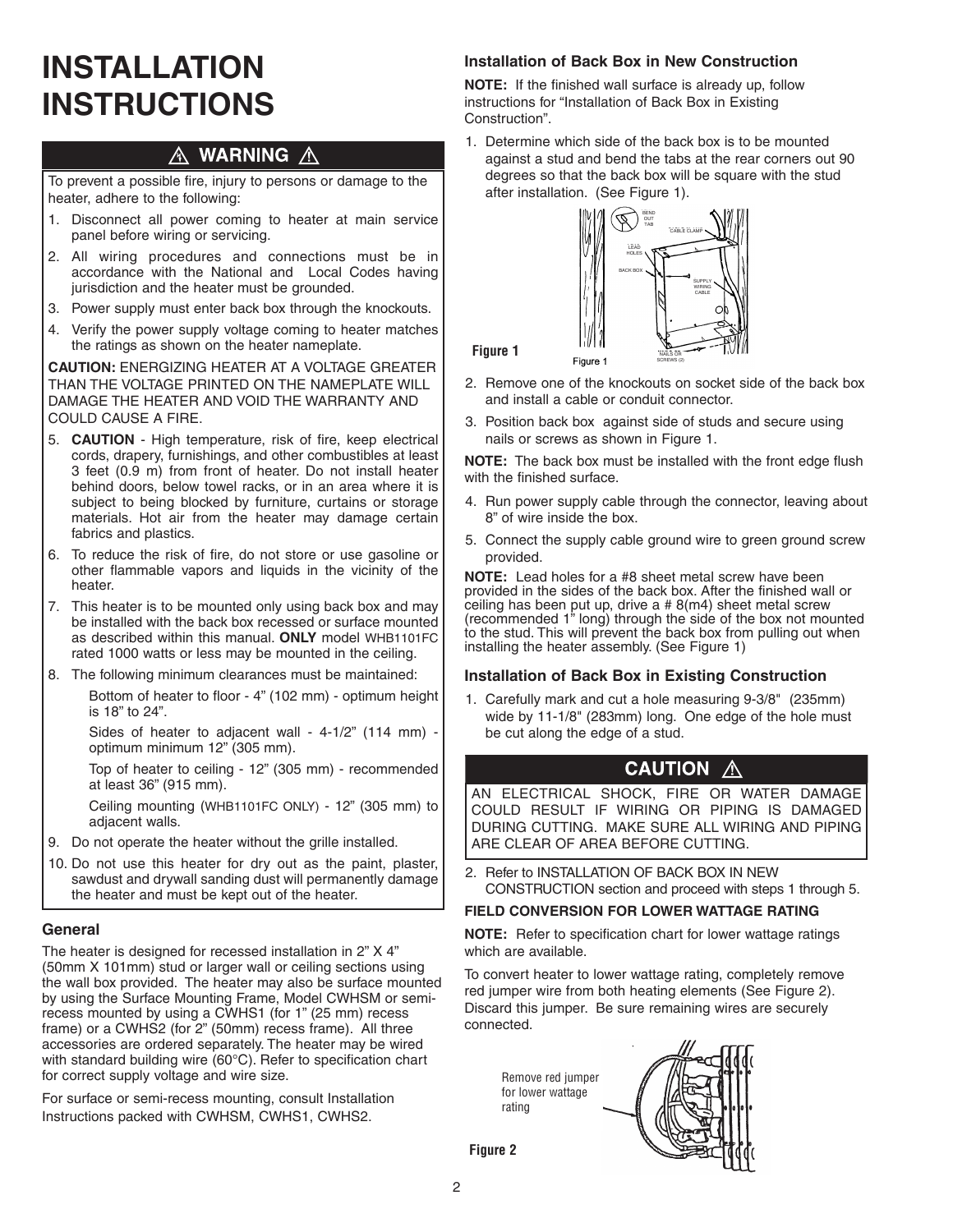#### **CAUTION**  $\bigwedge$

DO NOT USE A REMOTE THERMOSTAT WITH THIS HEATER. BUILT IN THERMOSTAT CYCLES THE HEATING ELEMENT ONLY. FAN DELAY CONTROL AUTOMATICALLY TURNS FAN ON AND OFF, AND PROVIDES A FAN DELAY OFF FEATURE TO REMOVE RESIDUAL HEAT AFTER THERMOSTAT HAS TURNED HEATING ELEMENTS OFF. WIRING OF HEATER IN ANY MANNER WHICH DEFEATS THE FAN DELAY OFF FEATURE CAN RESULT IN OVERHEATING AND PERMANENT DAMAGE TO HEATER, AND WILL VOID THE WARRANTY.

#### **Installation and Wiring of Heater / Fan Assembly**

1. Following wiring diagram, (Figure 3) connect supply wiring to heater leadwires in back box.

**NOTE:** For 120 and 277 volt heaters connect the white neutral supply lead to the heaters white pigtail lead, and connect the black supply lead to the heater black pigtail lead. For 208 and 240 volt heaters change the color of the heaters white pigtail lead to black by wrapping with black electrical tape (Most electrical codes require the supply leads to be connected to black leads). Then connect the two black supply leads to the two black receptacle leads.



#### **Figure 3**

- 2. Secure supply ground wire under green ground screw in back box.
- 3. Insert wiring plug from heater/fan assembly into socket in back box.

### **CAUTION A**

BE SURE ALL WIRING IS SECURELY ROUTED AWAY FROM FAN AND ELEMENT.

4. Fit heater/fan assembly into back box and secure in place with (2) screws provided through the center slots in the fan assembly.

**NOTE:** Use the screws provided by the factory to install fan deck to the back box.

### **Installation of Grille and Thermostat Knob**

- 1. Mount grille tabs over brackets (top).
- 2. Insert screw through bottom hole on grille. Screw threads into back box.
- 3. Fit the thermostat knob on to the thermostat shaft and push into place.

## **OPERATING INSTRUCTIONS**

- 1. Heater must be properly installed before operation.
- 2. After heater is completely assembled, rotate thermostat knob counterclockwise until control stops. This is the minimum heat setting.
- 3. Turn power supply to heater "ON" at main switch panel.
- 4. Heater should not operate. If it operates disconnect power and recheck wiring.
- 5. Rotate thermostat clockwise until it stops (maximum heat setting).
- 6. Heater and fan should come on. If heater and fan do not come on, disconnect power and check wiring.
- 7. Allow heater to continue to operate until room temperature reaches desired comfort level. Then rotate thermostat knob counterclockwise slowly until thermostat clicks off.

### **CAUTION A**

IF FAN SHUTS OFF IMMEDIATELY, THERMOSTAT WIRING IS INCORRECT AND MUST BE CHANGED. FAN MUST DELAY SHUTTING OFF TO EXPEL RESIDUAL HEAT TO PREVENT PREMATURE AGING OF INTERNAL HEATER COMPONENTS THAT COULD LEAD TO A HAzARD OR PREMATURE FAILURE.

8. It may be necessary to readjust thermostat a time or so until exact comfort level is attained. Rotation in the clockwise direction will increase the amount of time the heater will produce heat. Rotation in the counterclockwise direction will reduce the amount of time the heater is on.

**NOTE:** For best results, the heater should be left "ON" constantly during the heating season as the thermostat, when properly set, will maintain the desired temperature. In the full counter-clockwise position the heater will remain off until the room temperature drops well below freezing.

#### **How To Reset Over -Temperature Safety Control:**

This heater is provided with an over-temperature safety control with a backup thermal fuse. The safety control will turn on a red warning light, visible through the front of the grille, will illuminate to alert the owner that the heater is off and requires attention. This control's reset button is located behind the grille just above the red warning light. The reset button can be seen through the front grille when the heater is installed. To reset, allow the heater to cool, then using an object that will fit through the louvers (such as a small flathead screwdriver), push the reset button that is visible in the fan panel. The heater should immediately return to normal operation. If the alarm light remains on after the heater has cooled and the manual-reset button has been pressed, the thermal fuse may have activated. If this occurs, the heater must be check and repaired by a qualified electrician.

#### **WARNING** A  $\mathbb A$  .

DO NOT TAMPER WITH OR BYPASS ANY SAFETY CONTROL LIMITS INSIDE HEATER.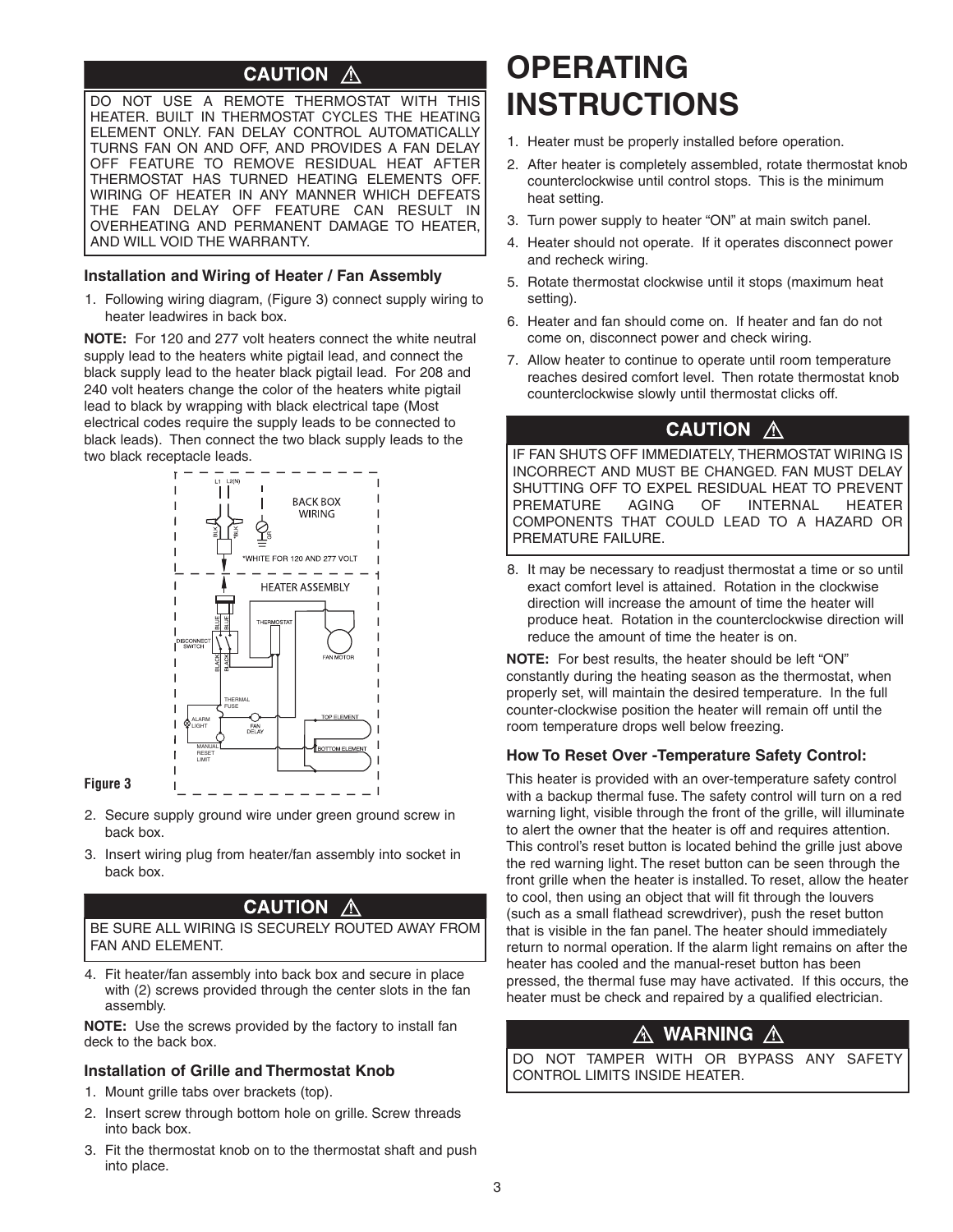### **CAUTION A**

CAUTION - DO NOT CONTINUE TO ATTEMPT TO USE THE HEATER IF THE SAFETY CONTROL REPEATEDLY OPERATES AFTER BEING RESET. TO DO SO COULD PERMANENTLY DAMAGE THE HEATER OR CREATE A FIRE OR SAFETY HAzARD.

**Special Note:** In addition to the over-temperature safety control, this heater is provided with a back-up thermal fuse (one shot) that will permanently shut the heater off if for some reason the over-temperature safety control should not function as intended. If this thermal fuse activates, the heater will not reset and must be repaired by a qualified repair person

# **MAINTENANCE INSTRUCTIONS**

It is important to keep this heater clean.Your heater will give you years of service and comfort with only minimum care. To assure efficient operation follow the simple instructions below.

### ${\mathbb A}$  warning  ${\mathbb A}$

ALL SERVICING BEYOND SIMPLE CLEANING THAT REQUIRES DISASSEMBLY SHOULD BE PERFORMED BY QUALIFIED SERVICE PERSONNEL.

## A WARNING A

TO REDUCE RISK OF FIRE AND ELECTRIC SHOCK OR INJURY, DISCONNECT ALL POWER COMING TO HEATER AT MAIN SERVICE PANEL AND CHECK THAT THE ELEMENT IS COOL BEFORE SERVICING OR PERFORMING MAINTENANCE.

### **User Cleaning Instructions:**

- 1. After the heater has cooled, a vacuum cleaner with brush attachment may be used to remove dust and lint from exterior surfaces of the heater including the grille openings.
- 2. With a damp cloth, wipe dust and lint from grille and exterior surfaces.
- 3. Return power to heater and check to make sure it is operating properly.

### **Maintenance Cleaning Instructions:**

#### **(To be performed only by Qualified Service Personnel)**

At least annually, the heater should be cleaned and serviced by a qualified service person to assure safe and efficient operation. This should include the removal of the grille and, as necessary the heater from the backbox to clean residue from the unit. After completing the cleaning and servicing, the heater should be fully reassembled and checked for proper operation.

### **LIMITED WARRANTY**

All products manufactured by Marley Engineered Products are warranted against defects in workmanship and materials for one year from date of installation, except heating elements which are warranted against defects in workmanship and materials for five years from date of installation. This warranty does not apply to damage from accident, misuse, or alteration; nor where the connected voltage is more than 5% above the nameplate voltage; nor to equipment improperly installed or wired or maintained in violation of the product's installation instructions. All claims for warranty work must be accompanied by proof of the date of installation.

The customer shall be responsible for all costs incurred in the removal or reinstallation of products, including labor costs, and shipping costs incurred to return products to Marley Engineered Products Service Center. Within the limitations of this warranty, inoperative units should be returned to the nearest Marley authorized service center or the Marley Engineered Products Service Center, and we will repair or replace, at our option, at no charge to you with return freight paid by Marley. It is agreed that such repair or replacement is the exclusive remedy available from Marley Engineered Products.

THE ABOVE WARRANTIES ARE IN LIEU OF ALL OTHER WARRANTIES EXPRESSED OR IMPLIED, AND ALL IMPLIED WARRANTIES OF MERCHANTABILITY AND FITNESS FOR A PARTICULAR PURPOSE WHICH EXCEED THE AFORESAID EXPRESSED WARRANTIES ARE HEREBY DISCLAIMED AND EXCLUDED FROM THIS AGREEMENT. MARLEY ENGINEERED PRODUCTS SHALL NOT BE LIABLE FOR CONSEQUENTIAL DAMAGES ARISING WITH RESPECT TO THE PRODUCT, WHETHER BASED UPON NEGLIGENCE, TORT, STRICT LIABILITY, OR CONTRACT.

Some states do not allow the exclusion or limitation of incidental or consequential damages, so the above exclusion or limitation may not apply to you. This warranty gives you specific legal rights, and you may also have other rights which vary from state to state.

For the address of your nearest authorized service center, contact Marley Engineered Products in Bennettsville, SC, at 1-800-642-4328. Merchandise returned to the factory must be accompanied by a return authorization and service identification tag, both available from Marley Engineered Products. When requesting return authorization, include all catalog numbers shown on the products.

#### **HOW TO OBTAIN WARRANTY SERVICE AND WARRANTY PARTS PLUS GENERAL INFORMATION**

- 1. Warranty Service or Parts **1-800-642-4328**
- 2. Purchase Replacement Parts **1-800-654-3545** 3. General Product Information **www.marleymep.com**

**Note:** When obtaining service always have the following:

- 1. Model number of the product
- 2. Date of manufacture
- 3. Part number or description



**470 Beauty Spot Rd. East Bennettsville, SC 29512 USA**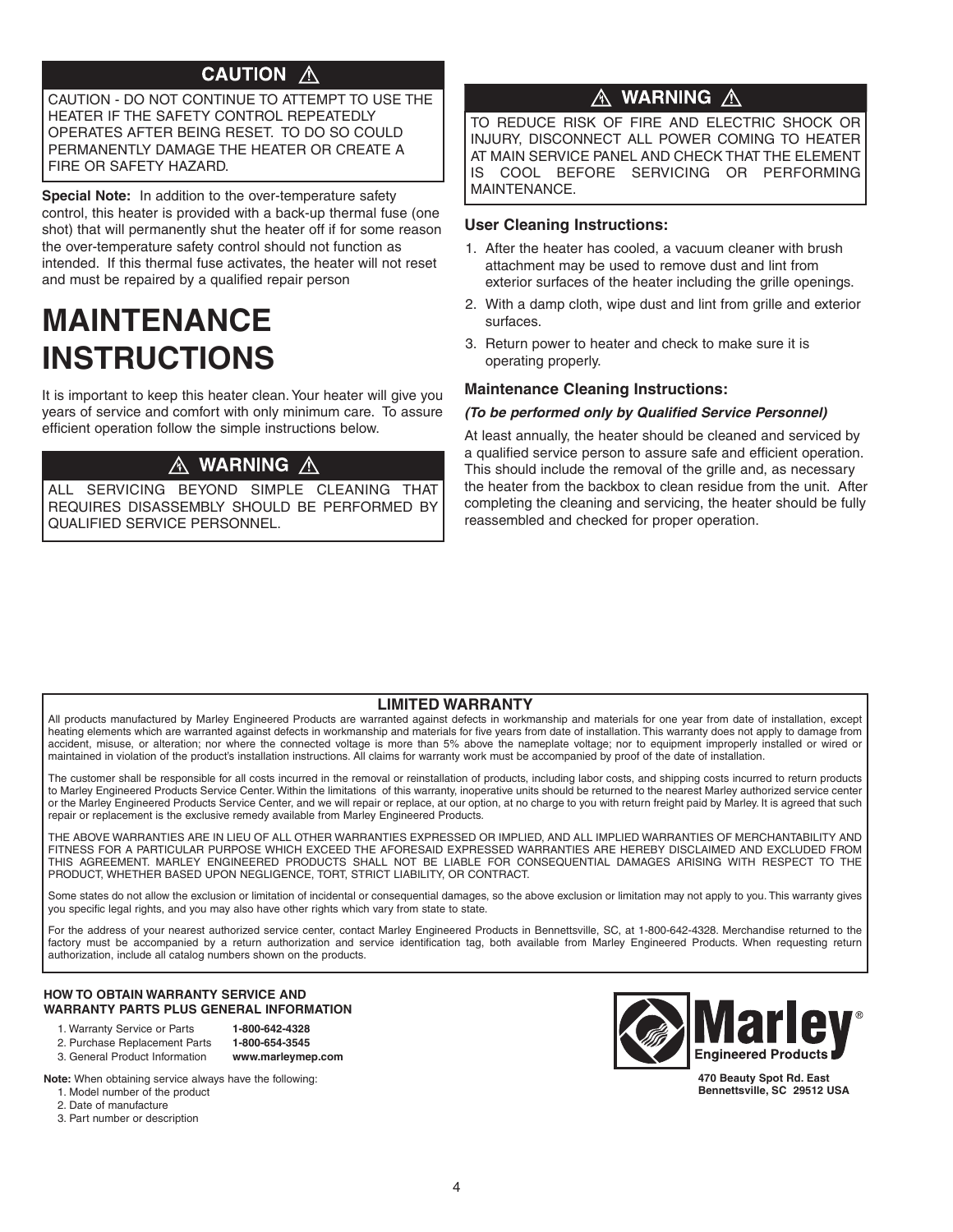



7/8 22mm

**Calefactores de pared con ventilador**

**Serie WHB1000**

# $\left(\bigoplus_{\zeta_{\mathcal{S}r\in\mathcal{S}}} \bigoplus_{\zeta_{\mathcal{S}r\in\mathcal{S}}} J_{\zeta_{\mathcal{S}}}$ and CSA C22.2, No. 56

# **Instrucciones de instalación, operación y mantenimiento**

#### $E$ specificaciones

| <b>Modelo</b>    | (volts)    | <b>Tensión Corriente</b><br>(A) | Potencia<br>(watts)   | BTU/h                  | Calibre<br>de cable |
|------------------|------------|---------------------------------|-----------------------|------------------------|---------------------|
| WHB1101FC        | 120        | 8.4/4.2                         | 1000/500              | 3413/1706              | 14AWG               |
| WHB1151FC        | 120        | 12.5/6.3                        | 1500/750              | 5120/2560              | 12AWG               |
| <b>WHB1201FC</b> | 120        | 15.0/7.5                        | 1800/900              | 6143/3072              | 12AWG               |
| <b>WHB1202FC</b> | 240<br>208 | 8.4/4.2<br>7.3/3.6              | 2000/1000<br>1500/750 | 6826/3413<br>5120/2560 | 14AWG<br>14AWG      |
| <b>WHB1207FC</b> | 277<br>240 | 7.3/3.6<br>6.3/3.2              | 2000/1000<br>1500/750 | 6826/3413<br>5120/2560 | 14AWG<br>14AWG      |
| <b>WHB1157FC</b> | 277<br>240 | 5.5/2.75<br>4.7/2.4             | 1500/750<br>1125/562  | 5120/2560<br>3840/1920 | 14AWG<br>14AWG      |
| <b>WHB1208FC</b> | 208        | 9.6/4.8                         | 2000/1000             | 6826/3413              | 14AWG               |

| Accesorios |                                                                                                                                 |
|------------|---------------------------------------------------------------------------------------------------------------------------------|
| ASMW       | Bastidor de montaje superficial (accesorio)<br>Se pide por separado 12-1/2" (318 mm)<br>H x 10-3/8" (264 mm) A x 4" (102 mm) P. |
| AS1W       | Bastidor de montaje empotrado, 1" (25 mm)<br>(accesorio). Se pide por separado<br><b>Order Separately</b>                       |
| AS2W       | Bastidor de montaje empotrado, 2" (50 mm)<br>(accesorio). Se pide por separado                                                  |
|            |                                                                                                                                 |

## **INSTRUCCIONES IMPORTANTES**

## **ADVERTENCIA**

AL UTILIzAR ARTEFACTOS ELÉCTRICOS, PARA REDUCIR EL RIESGO DE INCENDIO, CHOQUE ELÉCTRICO Y LESIONES PERSONALES DEBEN OBSERVARSE SIEMPRE ALGUNAS PRECAUCIONES BÁSICAS, COMO LAS SIGUIENTES:

- 1. Lea todas las instrucciones antes de instalar o utilizar este calefactor.
- 2. Cuando está en funcionamiento, el calefactor está muy caliente. Para evitar quemaduras, no deje que su piel haga contacto directo con las superficies calientes. Mantenga los materiales combustibles como muebles, almohadas, ropas de cama, papeles, ropas, cortinas, etc. a 3 pies (0.9 m) como mínimo del frente del calefactor.
- 3. Se necesita extremo cuidado al utilizar cualquier calefactor junto a o cerca de niños o inválidos, y en todo momento en que el calefactor quede funcionando y desatendido.
- 4. No opere ningún calefactor después de que haya tenido una falla de funcionamiento. Desconecte la alimentación eléctrica en el tablero de servicio y haga revisar el calefactor por un electricista calificado antes de usarlo.
- 5. No use el equipo en exteriores.
- 6. Para desconectar el calefactor, lleve los controles a la posición Apagado (OFF) y desconecte la alimentación del circuito del calefactor en el tablero de desconexión principal.
- 7. No inserte ni permita que entren objetos extraños en ninguna abertura de ventilación o de descarga, porque esto puede ser causa de choque eléctrico, incendio o daño al calefactor.
- 8. Para evitar un posible incendio, no bloquee de ningún modo la entrada ni la descarga de aire.

9. Un calefactor tiene en su interior piezas calientes, y piezas en las que se producen arcos o chispas. No lo utilice en áreas en las que se utilice o almacene gasolina, pintura o líquidos inflamables.

!

- 10. Utilice este calefactor únicamente de la manera descrita en este manual. Cualquier otra forma de uso no recomendada por el fabricante puede ser causa de incendio, choque eléctrico o daños personales.
- 11. Este calefactor cuenta con una luz de alarma roja que se ilumina únicamente si el calefactor se ha apagado como resultado del sobrecalentamiento. Si usted ve la luz encendida, apague de inmediato el calefactor y haga una inspección para ver si hay objetos sobre o cerca del calefactor que pudieran haber bloqueado la circulación de aire o causado de alguna otra forma la presencia de altas temperaturas. **NO OPERE EL CALEFACTOR CON LA LUZ DE ALARMA ENCENDIDA.**
- 12. Este calefactor está destinado a aplicaciones de calefacción ambiental, y no es para utilizar en ambientes especiales. No lo use en lugares húmedos o mojados como zonas marítimas o invernaderos, ni en áreas en las que estén presentes agentes químicos o corrosivos.
- 13. Al realizar la instalación, vea las advertencias y precauciones adicionales en las INSTRUCCIONES DE INSTALACIÓN.
- 14. Para garantizar una operación segura y eficiente, y para extender la vida útil de su calefactor, manténgalo limpio. Vea las INSTRUCCIONES DE MANTENIMIENTO.

## **GUARDE ESTAS INSTRUCCIONES**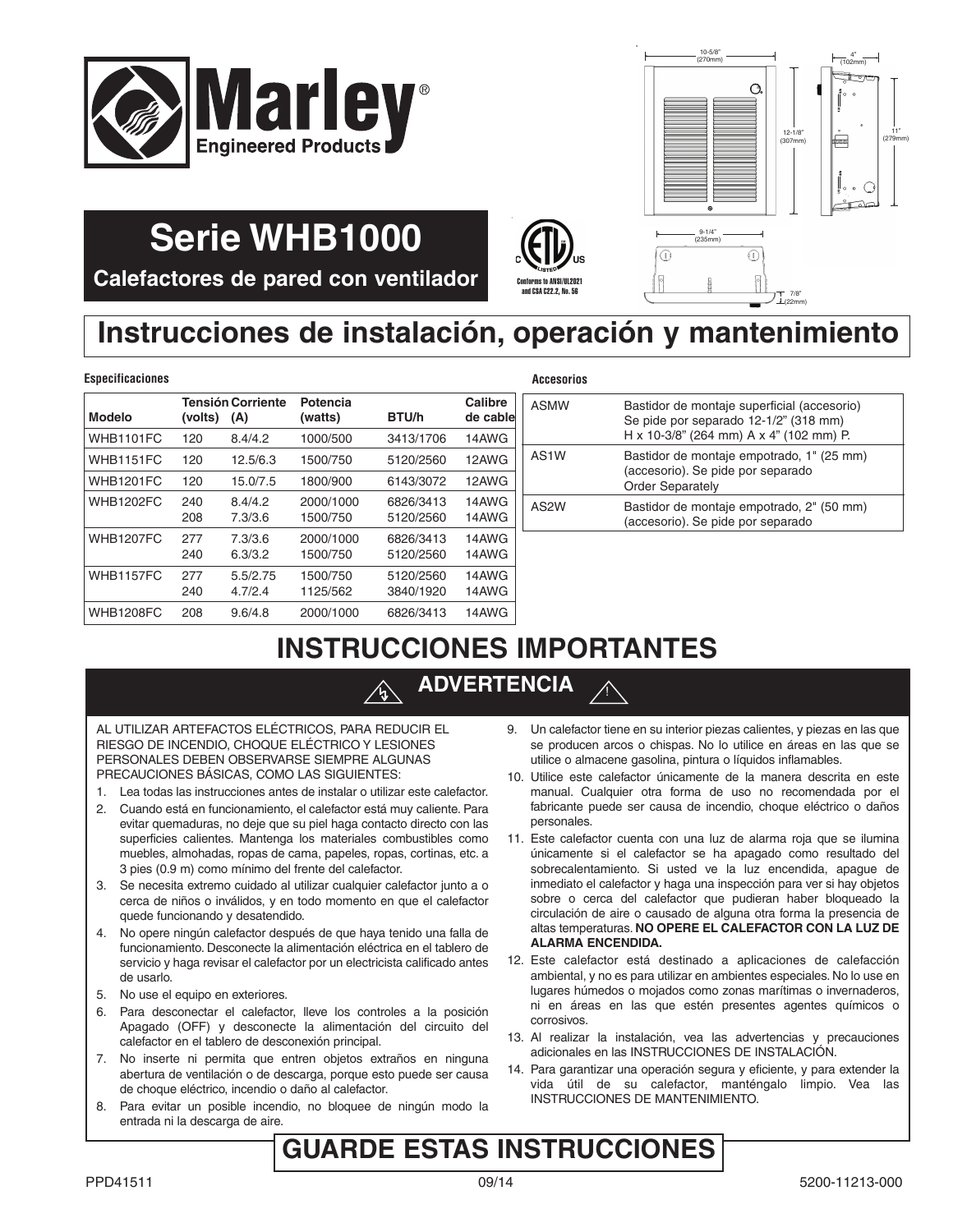# **INSTRUCCIONES DE INSTALACIÓN**

### $\land$  ADVERTENCIA  $\land$

Para evitar un posible incendio, lesiones personales o daños al calefactor, observe lo siguiente:

- 1. Antes de proceder a tareas de conexionado o de reparación del calefactor, desconecte toda la alimentación eléctrica que llega al mismo desde el tablero principal de servicio.
- 2. Todos los procedimientos de cableado y conexiones deben hacerse de conformidad con los códigos nacionales y locales que tengan jurisdicción, y el calefactor debe estar conectado a tierra.
- 3. La alimentación eléctrica debe ingresar a la caja posterior a través de los prepunzonados.
- 4. Verifique que la tensión de alimentación provista al calefactor coincida con la tensión nominal indicada en la placa de características del mismo.

**ATENCIÓN:** SI SE ENERGIzA UN CALEFACTOR CON UNA TENSIÓN MAYOR QUE EL VALOR DE TENSIÓN IMPRESO EN LA PLACA DE CARACTERÍSTICAS, SE DAÑARÁ EL CALEFACTOR, SE ANULARÁ LA GARANTÍA, Y PODRÍA PRODUCIRSE UN INCENDIO.

- 5. **ATENCIÓN:** alta temperatura, riesgo de incendio. Mantenga los cables eléctricos, cortinados, muebles y otros elementos combustibles a 3 pies (0.9 m) como mínimo del frente del calefactor. No instale el calefactor detrás de puertas, debajo de toalleros, ni en un área en la que esté sujeto a bloqueo por muebles, cortinas o materiales almacenados. El aire caliente que sale del calefactor puede dañar algunas telas y plásticos.
- 6. Para reducir el riesgo de incendio, no almacene ni use gasolina u otros vapores y líquidos inflamables en las cercanías del calefactor.
- 7. Este calefactor debe montarse únicamente con la caja posterior, y puede instalarse con la caja posterior empotrada o montada sobre la superficie, como se describe en este manual. SÓLO el modelo WHB1101FC de 1000 watts o menos puede montarse en el cielorraso.
- 8. Deben mantenerse las distancias mínimas que se indican a continuación:

Del fondo del calefactor al piso: 4" (102 mm); la altura óptima es de 18" (45,7 cm) a 24" (61,0 cm).

De los costados del calefactor a la pared adyacente: 4-1/2" (114 mm); la distancia óptima es 12" (305 mm).

De la cara superior del calefactor al cielorraso: 12" (305 mm); se recomienda al menos 36" (915 mm). Montaje en el cielorraso (SÓLO WHB1101FC): 12" (305 mm) a las paredes adyacentes.

- 9. No haga funcionar el calefactor sin haber instalado la rejilla.
- 10. No utilice este calefactor para fines de secado, ya que la pintura, el yeso, el aserrín y el polvo proveniente del lijado de paredes secas provocarán daños permanentes al calefactor, por lo que no deben entrar al mismo.

### **Información general**

El calefactor está diseñado para una instalación empotrada en un travesaño de 2" x 4" (50 mm x 101 mm), o secciones de pared o de cielorraso mayores, usando la caja posterior provista. El calefactor puede también montarse en forma superficial por medio del bastidor de montaje superficial modelo CWHSM, o en forma semiempotrada mediante el CWHS1 (para un marco empotrado de 1" / 25 mm) o el CWHS2 (para un marco empotrado de 2" / 50 mm). Los tres accesorios se piden por separado. El calefactor puede conectarse mediante cable estándar para edificios (60 ºC). Para ver la tensión de alimentación y el calibre de cable correctos, consulte el cuadro de especificaciones.

Para montaje superficial o semiempotrado, consulte las Instrucciones de instalación que se incluyen con CWHSM, CWHS1 y CWHS2.

#### **Instalación de la caja posterior en una construcción nueva**

**NOTA:** si la pared ha sido construída y su superficie terminada anteriormente, siga las instrucciones para 'Instalación de la caja posterior en una construcción existente'.

1. Determine cuál de los lados de la caja posterior va a montarse contra un travesaño, y doble las aletas de los ángulos posteriores 90º hacia afuera, de manera que la caja quede escuadrada con el travesaño después de la instalación. (Vea la Figura 1).



**Figura 1**

- 2. Quite uno de los prepunzonados del lado del tomacorriente de la caja posterior, e instale un conector para conducto o cable.
- 3. Posicione la caja posterior contra un lado de los travesaños, y asegúrela mediante clavos o tornillos, como se muestra en la Figura 1.

**NOTA:** la caja posterior debe instalarse de modo que el borde frontal quede enrasado con la superficie terminada.

- 4. Tienda el cable de alimentación eléctrica a través del conector, dejando alrededor de 8" (20 cm) de cable dentro de la caja.
- 5. Conecte el conductor de tierra del cable de alimentación eléctrica al tornillo verde de puesta a tierra provisto.

**NOTA:** en los lados de la caja posterior se han provisto agujeros de guía para tornillos para chapa n.º 8. Después de haber terminado la pared o el cielorraso, inserte un tornillo para chapa M4 (n.º 8) (longitud recomendada: 1" / 25 mm) a través del lado de la caja que no está montado en el travesaño. Esto impedirá que la caja salga hacia afuera cuando se instale el conjunto de calefactor. (Vea la Figura 1).

#### **Instalación de la caja posterior en una construcción existente**

1. Con cuidado, marque y corte un agujero de 9-3/8" (235 mm) de ancho por 11-1/8" (283 mm) de longitud. Un borde del agujero debe cortarse a lo largo del borde de un travesaño.

### **PRECAUCION A**

SI EL TENDIDO DE CABLES O DE TUBERÍAS ES DAÑADO DURANTE EL CORTE PODRÍAN PRODUCIRSE DAÑOS POR CHOQUE ELÉCTRICO, INCENDIO O AGUA. ASEGÚRESE DE ESTAR EN UN ÁREA ALEJADA DE TODO TENDIDO DE CABLES Y DE TUBERÍAS ANTES DE CORTAR.

2. Realice los pasos n.º 1 al 5 (Instalación de la caja posterior en una construcción nueva).

#### **CONVERSIÓN EN EL CAMPO PARA UNA POTENCIA (WATTS) NOMINAL MENOR**

**NOTA:** para ver las potencias nominales (watts) menores disponibles, consulte el cuadro de especificaciones.

Para convertir el calefactor a una potencia nominal (watts) menor, retire completamente el puente de cable rojo de ambos elementos calefactores (vea la Figura 2). Deseche este puente. Asegúrese de que los cables restantes estén conectados firmemente.

> Quite el puente rojo para una potencia nominal menor



**Figura 2**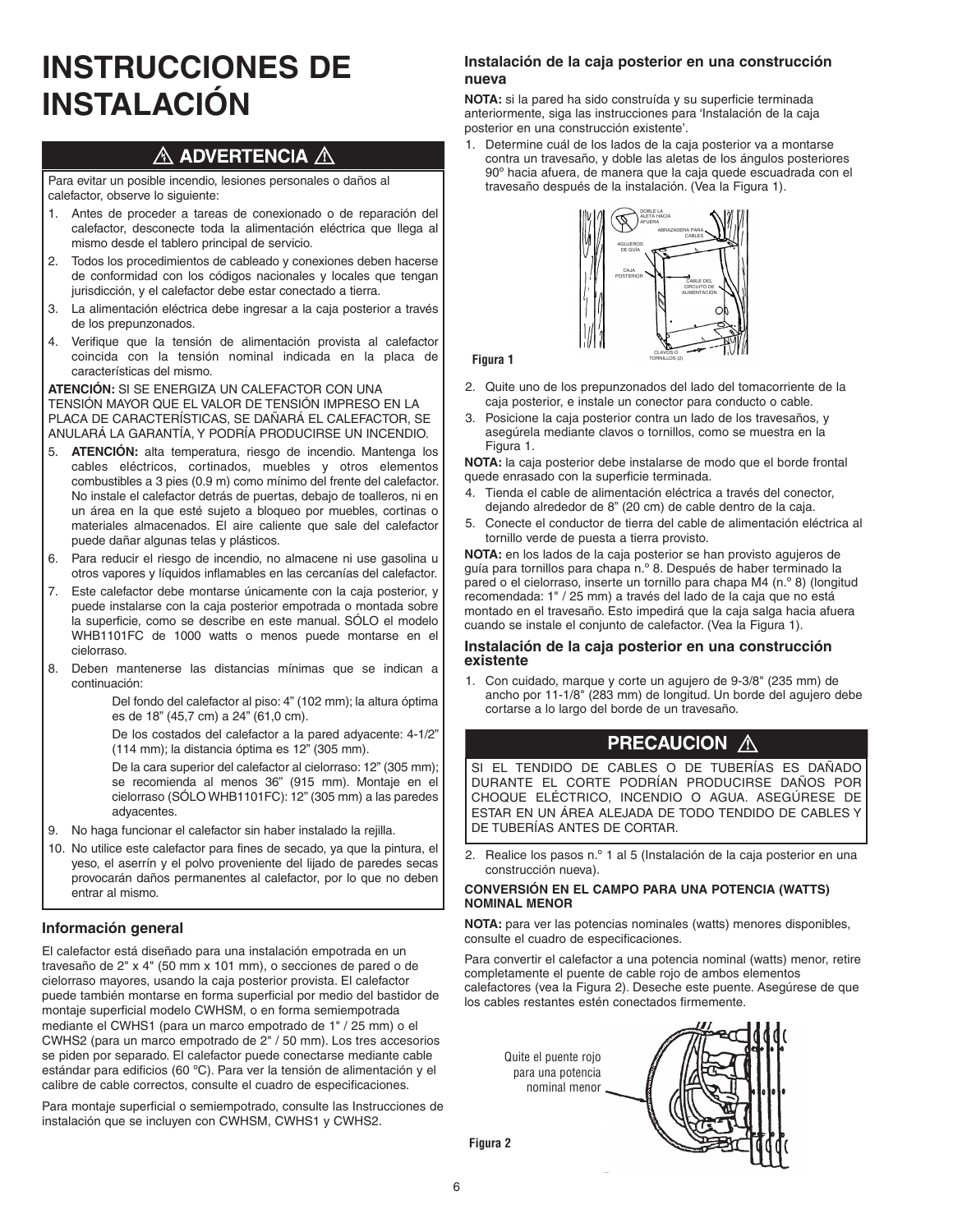### **PRECAUCION A**

NO UTILICE CON ESTE CALEFACTOR UN TERMOSTATO REMOTO. EL TERMOSTATO INCORPORADO CONECTA Y DESCONECTA (HACE CICLAR) EL ELEMENTO CALEFACTOR ÚNICAMENTE. EL CONTROL DE RETARDO DE VENTILADOR ENCIENDE Y APAGA EL VENTILADOR AUTOMÁTICAMENTE Y PROPORCIONA ADEMÁS UN APAGADO CON RETARDO DEL VENTILADOR, A FIN DE ELIMINAR EL CALOR RESIDUAL DESPUÉS DE QUE EL TERMOSTATO HAYA APAGADO LOS ELEMENTOS CALEFACTORES. EL CONEXIONADO DEL CALEFACTOR DE CUALQUIER FORMA QUE ANULE LA FUNCIÓN DE APAGADO CON RETARDO DEL VENTILADOR PUEDE PROVOCAR SOBRECALENTAMIENTO Y DAÑOS PERMANENTES AL CALEFACTOR, Y ANULARÁ LA GARANTÍA.

#### **Instalación y conexionado del conjunto calefactor / ventilador**

1. Siguiendo el diagrama de conexionado (Figura 3), conecte los conductores de alimentación a los cables de conexión del calefactor situados en la caja posterior.

**NOTA:** para los calefactores de 120 V y 277 V conecte el cable de alimentación blanco (neutro) al conductor flexible blanco del calefactor, y conecte el cable de alimentación negro al conductor flexible negro del calefactor. Para calefactores de 208 y de 240 volts, cambie el color del conductor flexible blanco del calefactor a negro, envolviéndolo en cinta eléctrica negra. (La mayoría de los códigos eléctricos requieren que los cables de alimentación se conecten a cables de conexión negros). Luego conecte los dos cables de alimentación negros a los dos cables de tomacorriente negros.

2. Asegure el conductor de tierra de la alimentación eléctrica bajo el tornillo verde de puesta a tierra de la caja posterior.



3. Inserte el enchufe de cables que viene del conjunto de calefactor / ventilador al tomacorriente de la caja posterior.

**Figura 3**

### **PRECAUCION A**

ASEGÚRESE DE QUE TODO EL CONEXIONADO ESTÉ ENCAMINADO DE FORMA SEGURA, LEJOS DEL VENTILADOR Y DEL ELEMENTO CALEFACTOR.

4. Acomode el conjunto calefactor / ventilador en la caja posterior, y sujételo en su posición con los dos (2) tornillos provistos, a través de las ranuras centrales del conjunto de ventilador.

**NOTA:** use los tornillos provistos por la fábrica para instalar la plataforma del ventilador en la caja posterior.

#### **Instalación de la rejilla y de la perilla del termostato**

- 1. Sujete la cubierta frontal al conjunto de calefactor por medio de los dos (2) tornillos largos suministrados.
- 2. Coloque la perilla del termostato sobre el eje del termostato y presiónela hasta su posición.

# **INSTRUCCIONES DE OPERACIÓN**

- 1. El calefactor debe instalarse correctamente antes de ponerlo en funcionamiento.
- 2. Después de que el calefactor esté montado por completo, haga girar la perilla del termostato en sentido antihorario hasta que el control llegue a un tope. Esta es la posición de calor mínimo.
- 3. Conecte la alimentación eléctrica al calefactor en el tablero de distribución principal.
- 4. En esas condiciones, el calefactor no debe funcionar. Si funciona, desconecte la alimentación eléctrica y vuelva a inspeccionar el conexionado.
- 5. Haga girar la perilla del termostato en sentido horario hasta que llegue a un tope (posición de calor máximo).
- 6. El calefactor y el ventilador deben encenderse. Si el calefactor y el ventilador no entran en funcionamiento, desconecte la alimentación eléctrica e inspeccione el conexionado.
- 7. Deje que el calefactor continúe funcionando hasta que la temperatura ambiente alcance el nivel de confort deseado. Luego haga girar la perilla del termostato lentamente en sentido antihorario, hasta que se escuche el 'clic' que indica que el termostato apagó el calefactor.

#### **PRECAUCION** ⚠

SI EL VENTILADOR SE APAGA DE INMEDIATO, SIGNIFICA QUE EL CONEXIONADO DEL TERMOSTATO ES INCORRECTO Y DEBE MODIFICARSE. EL VENTILADOR DEBE RETARDAR SU APAGADO PARA EXPULSAR EL CALOR RESIDUAL, A FIN DE PREVENIR EL ENVEJECIMIENTO PREMATURO DE COMPONENTES INTERNOS DEL CALEFACTOR, QUE PODRÍA PROVOCAR UN RIESGO O UNA FALLA PREMATURA.

8. Puede que sea necesario volver a ajustar el termostato una o más veces hasta que se alcance el nivel de confort exacto. La rotación en sentido horario aumentará el tiempo durante el cual el calefactor producirá calor. La rotación en sentido antihorario reducirá el tiempo durante el cual el calefactor está encendido.

**NOTA:** para obtener los mejores resultados, el calefactor debe permanecer constantemente Encendido ('ON') durante la temporada en que se necesite calefacción, ya que el termostato, siempre que esté correctamente ajustado, mantendrá la temperatura deseada. En la posición extrema en sentido antihorario, el calefactor permanecerá Apagado ('OFF') hasta que la temperatura de la habitación disminuya bien por debajo del punto de congelación.

#### **Cómo efectuar la reposición del control de seguridad contra sobretemperatura:**

Este calefactor está provisto de un control de seguridad de exceso de temperatura con un fusible térmico de seguridad. El control de seguridad se convertirá en una advertencia roja luz, visible a través de la parte delantera de la rejilla, se iluminará para alertar al propietario que la estufa esté apagada y requiere atención. Botón de reinicio de este control se encuentra detrás de la rejilla por encima de la luz roja de advertencia. El botón rojo de reposición puede verse a través de la rejilla frontal, cuando se instala el calefactor. Para efectuar la reposición espere a que el calefactor se enfríe; luego, con un objeto que pase a través de las celosías (como un destornillador plano pequeño), oprima el botón de reposición que es visible en el panel del ventilador. El calefactor debe volver inmediatamente a su funcionamiento normal. Si la luz de alarma permanece encendida después de que el calefactor se ha enfriado y el botón de reposición manual se ha pulsado, es posible que se haya activado el fusible térmico. Si esto ocurre, el calefactor debe ser revisado y reparado por un electricista competente.

### $\mathbb A$  advertencia  $\mathbb A$

NO MANIPULAR O ELUDIR CUALQUIER LÍMITES DE CONTROL DE SEGURIDAD DENTRO DE CALENTADOR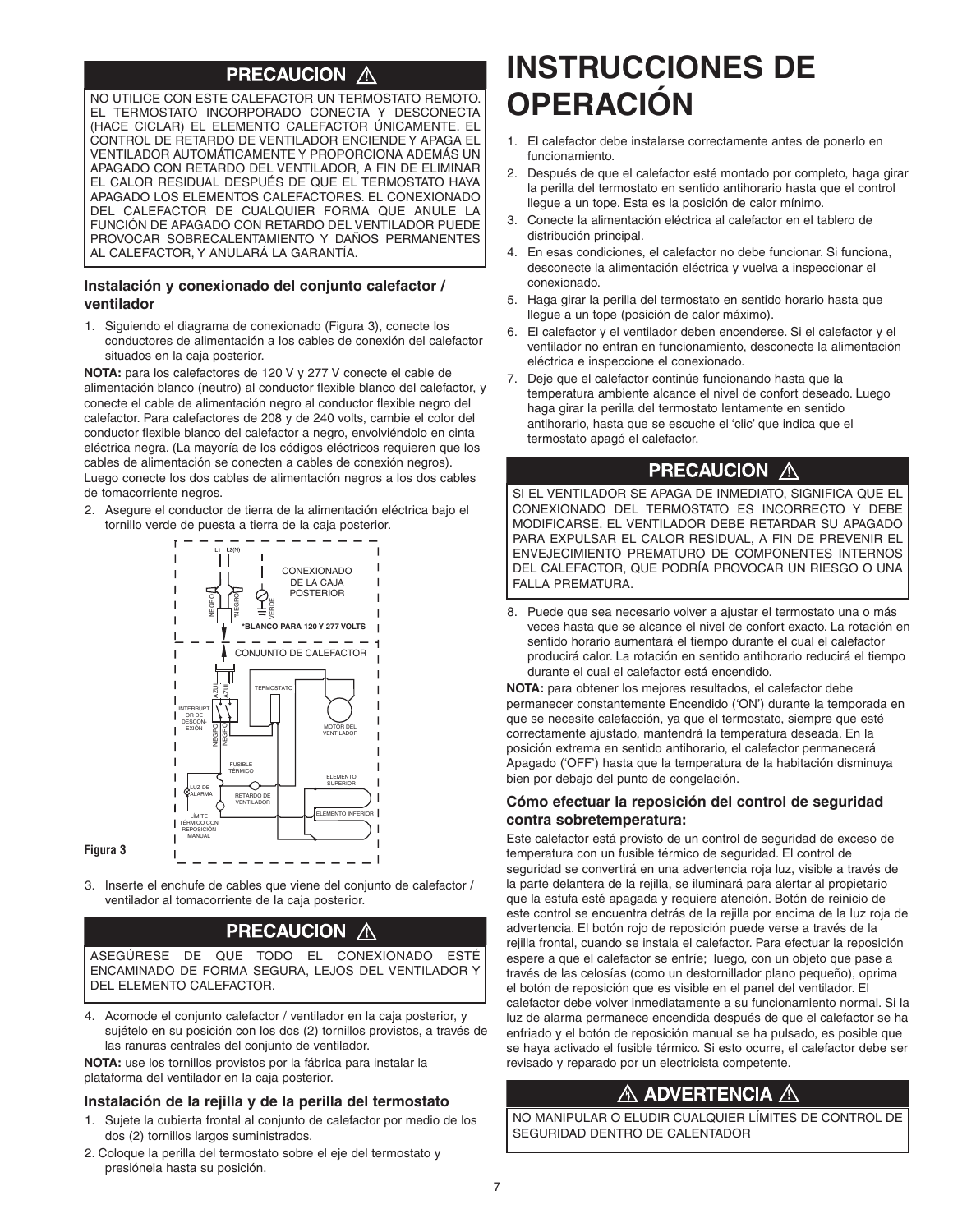## **ATTENTION**

ATENCIÓN: SI EL CONTROL DE SEGURIDAD SE ACTIVA REPETIDAMENTE DESPUÉS DE LA REPOSICIÓN, NO VUELVA A INTENTAR USAR EL CALEFACTOR. SI LO HACE, EL CALEFACTOR PUEDE SUFRIR DAÑOS PERMANENTES, O PROVOCAR UN INCENDIO O RIESGO PARA LA SEGURIDAD.

**Nota especial:** además del control de seguridad contra

sobretemperatura, este calefactor está equipado con un fusible térmico de reserva (disparo único) que apagará permanentemente el calefactor si por alguna razón el control de seguridad contra sobretemperatura no funciona como está previsto. Si se activa este fusible térmico el calefactor no volverá a funcionar, y debe ser reparado por un técnico de servicio calificado.

## **INSTRUCCIONES DE MANTENIMIENTO**

Es importante mantener limpio este calefactor. Su calefactor le brindará muchos años de servicio y confort con sólo un mínimo de cuidado. Para asegurar un funcionamiento eficiente, observe las instrucciones simples que se indican a continuación.

#### A AVERTISSEMENT  $\sqrt{N}$

TODO SERVICIO, MÁS ALLÁ DE UNA SIMPLE LIMPIEzA, QUE REQUIERA UN DESMONTAJE DEBE SER REALIzADO POR PERSONAL DE SERVICIO CALIFICADO.

### AVERTISSEMENT A

PARA REDUCIR EL RIESGO DE INCENDIO Y DE CHOQUE ELÉCTRICO O LESIONES, DESCONECTE TODA LA ALIMENTACIÓN ELÉCTRICA QUE LLEGA AL CALEFACTOR EN EL TABLERO PRINCIPAL DE SERVICIO Y VERIFIQUE QUE EL ELEMENTO CALEFACTOR ESTÉ FRÍO ANTES DE PRESTAR SERVICIO O DE REALIzAR EL MANTENIMIENTO.

#### **Instrucciones de limpieza para el usuario:**

- 1. Después de que el calefactor se haya enfriado, puede utilizarse una aspiradora con accesorio de cepillo para eliminar el polvo y la pelusa de las superficies exteriores del calefactor, incluidas las aberturas de la rejilla.
- 2. Con un paño húmedo, elimine el polvo y la pelusa de la rejilla y las superficies exteriores.
- 3. Vuelva a conectar la alimentación eléctrica al calefactor y asegúrese de que funcione correctamente.

#### **Instrucciones de limpieza de mantenimiento:**

#### **(a realizarse únicamente por personal de servicio calificado)**

Al menos una vez por año, un técnico de servicio calificado debe limpiar y prestar servicio al calefactor para garantizar un funcionamiento seguro y eficiente. Esto debe incluir la extracción de la rejilla y, de ser necesario, la extracción del calefactor de la caja posterior para limpiar residuos en la unidad. Después de terminada la limpieza y servicio, el calefactor debe volver a montarse completamente y verificarse que funcione correctamente.

### **GARANTÍA LIMITADA**

Todos los productos fabricados por Marley Engineered Products están garantizados contra defectos de fabricación y de materiales por un año desde la fecha de instalación, a excepción de los elementos calefactores, que están garantizados contra defectos de fabricación y de materiales por cinco años desde la fecha de instalación. Esta garantía no se aplica a daños debidos a accidente, mal uso o alteración, ni a los casos en que la tensión eléctrica conectada supere a la tensión nominal -indicada en la placa de características- en más de 5 %, ni a equipos que hayan sido instalados o cableados incorrectamente, o mantenidos en forma que no cumpla lo indicado en las instrucciones de instalación del producto.Todo reclamo por trabajos en garantía debe acompañarse con una prueba de la fecha de instalación.

El cliente será responsable de todos los costos incurridos en el retiro o reinstalación de productos, incluyendo los costos de mano de obra y los costos de envío incurridos para regresar productos a un Centro de Servicio de Marley Engineered Products. Dentro de las limitaciones de esta garantía, las unidades que no funcionan deben regresarse al centro de servicio autorizado Marley más cercano, o al Centro de Servicio de Marley Engineered Products, y nosotros lo repararemos o reemplazaremos, a nuestra opción, sin cargo para usted, con el flete de retorno pagado por Marley. Se acuerda que tal reparación o reemplazo es el único recurso que Marley Engineered Products pone a su disposición.

LAS GARANTÍAS EXPUESTAS MÁS ARRIBA TOMAN EL LUGAR DE TODA OTRA GARANTÍA, EXPRESA O IMPLÍCITA, Y POR LA PRESENTE SE DECLINA Y EXCLUYE DE ESTE ACUERDO TODA GARANTÍA IMPLÍCITA DE COMERCIABILIDAD Y ADECUACIÓN A UN PROPÓSITO PARTICULAR QUE EXCEDA LAS GARANTÍAS EXPRESAS ANTEDICHAS. MARLEY ENGINEERED PRODUCTS NO SE HARÁ RESPONSABLE POR DAÑOS CONSIGUIENTES QUE SE PRODUzCAN CON RESPECTO AL PRODUCTO, EN BASE YA SEA A NEGLIGENCIA, AGRAVIO, RESPONSABILIDAD ESTRICTA, O CONTRATO. Algunos estados o jurisdicciones no permiten la exclusión o limitación de daños incidentales o consiguientes, de modo que la exclusión o limitación expresada más arriba puede no aplicarse a su caso. Esta garantía le da derechos legales específicos, y usted puede tener también otros derechos, que varían de un estado o jurisdicción a otro.

Para obtener la dirección de su centro de servicio autorizado más cercano comuníquese con Marley Engineered Products en Bennettsville, SC, Estados Unidos, llamando al 1-800-642-4328. Toda mercadería regresada a la fábrica debe ser acompañada por una autorización de retorno y una etiqueta de identificación de servicio, disponibles ambas en Marley Engineered Products. Cuando solicite la autorización de retorno, incluya todos los números de catálogo mostrados en los productos.

#### **CÓMO OBTENER SERVICIO EN GARANTÍA, PIEZAS DE REPUESTO E INFORMACIÓN GENERAL**

1. Servicio o repuestos en garantía **1-800-642-4328**

2. Compra de repuestos **1-800-654-3545** 3. Información general sobre productos **www.marleymep.com**

**Nota:** cuando solicite servicio, siempre dé la información que sigue:

1. Número de modelo del producto 2. Fecha de fabricación

3. Número de parte o descripción



**470 Beauty Spot Rd. East Bennettsville, SC 29512 USA**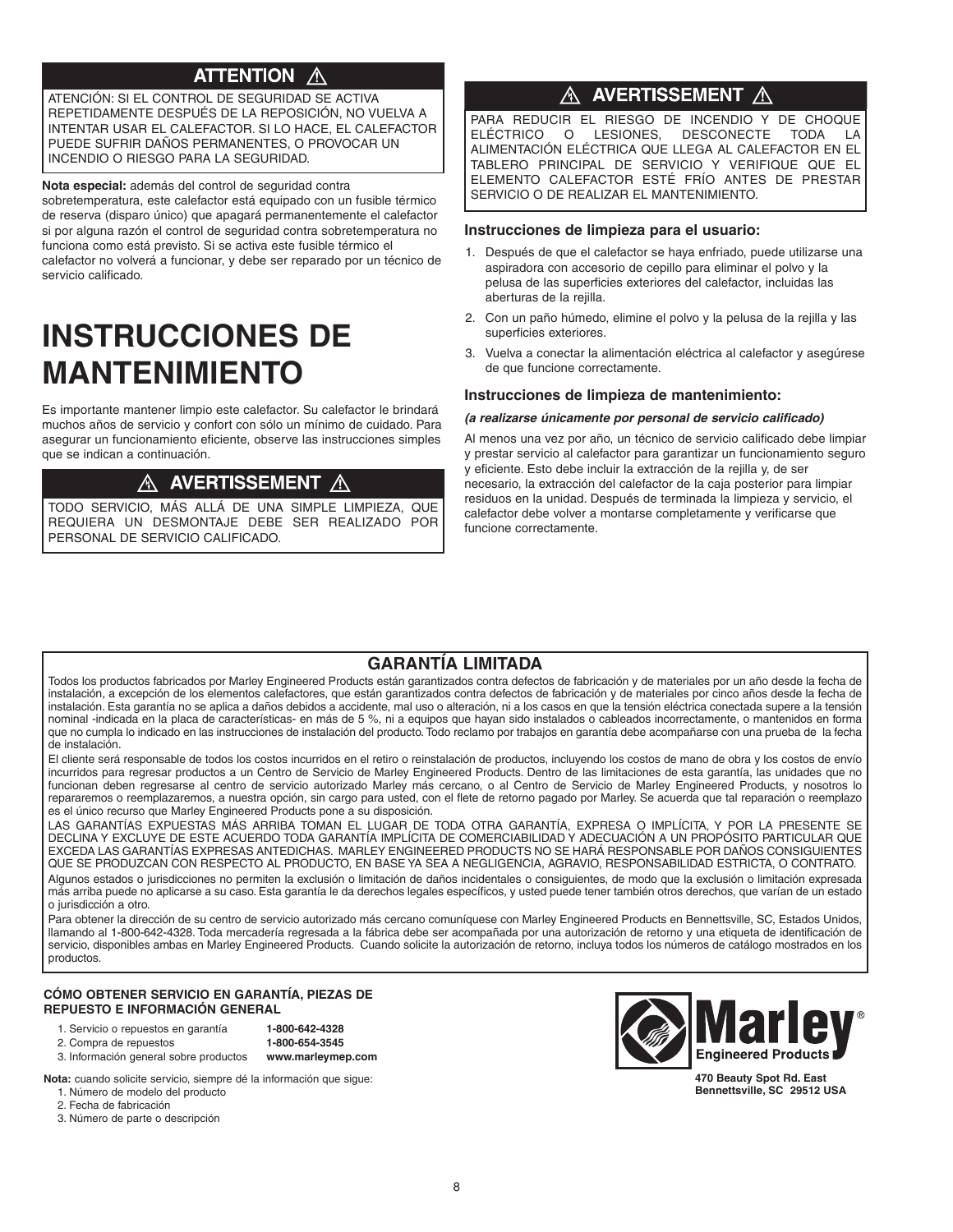



7/8 22mm

**Radiateurs muraux à air pulsé**

**Série WHB1000**

## **Instructions d'installation, d'utilisation et d'entretien**

#### **Spécifications Accessoires**

| <b>Modèle</b>    | <b>Volts</b> | <b>Ampères</b> | <b>Watts</b> | <b>BTU/HR</b> | Calibre<br>de fil |
|------------------|--------------|----------------|--------------|---------------|-------------------|
| WHB1101FC        | 120          | 8.4/4.2        | 1000/500     | 3413/1706     | 14AWG             |
| WHB1151FC        | 120          | 12.5/6.3       | 1500/750     | 5120/2560     | 12AWG             |
| <b>WHB1201FC</b> | 120          | 15.0/7.5       | 1800/900     | 6143/3072     | 12AWG             |
| <b>WHB1202FC</b> | 240          | 8.4/4.2        | 2000/1000    | 6826/3413     | 14AWG             |
|                  | 208          | 7.3/3.6        | 1500/750     | 5120/2560     | 14AWG             |
| <b>WHB1207FC</b> | 277          | 7.3/3.6        | 2000/1000    | 6826/3413     | 14AWG             |
|                  | 240          | 6.3/3.2        | 1500/750     | 5120/2560     | 14AWG             |
| <b>WHB1157FC</b> | 277          | 5.5/2.75       | 1500/750     | 5120/2560     | 14AWG             |
|                  | 240          | 4.7/2.4        | 1125/562     | 3840/1920     | 14AWG             |
| <b>WHB1208FC</b> | 208          | 9.6/4.8        | 2000/1000    | 6826/3413     | 14AWG             |

 $\left(\bigoplus_{\text{Corforms } \text{ to } \text{ANSI/UL2021}}\right)_{\text{US}}$ 

and CSA C22.2, No. 56

!

| AWSMW | Encadrement de montage en surface (accessoire)<br>à commander séparément, H 12-1/2" x<br>L 10-3/8" x P 4" (318 x 264 x 102 mm) |
|-------|--------------------------------------------------------------------------------------------------------------------------------|
| AS1W  | Encadrement (accessoire) de montage encastré<br>de 1" (25 mm) à commander séparément                                           |
| AS2W  | Encadrement (accessoire) de montage encastré<br>de 2" (50 mm) à commander séparément                                           |

## **INSTRUCTIONS IMPORTANTES**

## **AVERTISSEMENT**

LORS DE L'UTILISATION D'APPAREILS ÉLECTRIQUES, DES PRÉCAUTIONS DE BASE DOIVENT TOUJOURS ÊTRE SUIVIES AFIN DE RÉDUIRE LE RISQUE DE DÉPART D'INCENDIE, DE COMMOTION ÉLECTRIQUE ET DE BLESSURES AUX PERSONNES, INCLUANT CELLES QUI SUIVENT :

- 1. Lisez toutes les instructions avant d'installer ou d'utiliser le radiateur.
- 2. Ce radiateur est chaud quand il est en fonctionnement. Pour éviter des brûlures, ne laissez pas de peau nue toucher ses surfaces chaudes. Maintenez les matières combustibles comme le mobilier, les oreillers, la literie, les papiers, les vêtements et les couvertures, à au moins 3 pieds (90 cm) de distance de l'avant du radiateur.
- 3. Il faut faire très attention quand un radiateur quelconque est utilisé par des enfants ou des personnes invalides ou près d'eux, et à chaque fois que le radiateur est laissé en marche sans surveillance.
- 4. N'utilisez plus un radiateur s'il a présenté des dysfonctionnements. Débranchez son alimentation au panneau de distribution du secteur et faites-le inspecter par un bon électricien avant de le réutiliser.
- 5. Ne l'utilisez pas à l'extérieur.
- 6. Pour déconnecter le radiateur, passez sa commande sur arrêt (Off) et coupez le secteur en amont au panneau de distribution.
- 7. N'insérez pas d'objets étrangers, et ne permettez pas qu'il en entre, dans toute ouverture d'admission ou d'évacuation, car cela peut causer une commotion électrique ou un départ d'incendie, ou endommager le radiateur.
- 8. Pour éviter un possible départ d'incendie, n'obstruez en aucune façon les admissions et les échappements d'air.
- 9. Un radiateur comporte à l'intérieur des parties chaudes, et pouvant produire un arc ou des étincelles électriques. Ne l'utilisez pas dans des zones où de l'essence ou des liquides inflammables sont utilisés ou entreposés.
- 10. N'utilisez ce radiateur que comme c'est décrit dans ce manuel.Toute autre utilisation non recommandée par le constructeur peut causer un départ d'incendie, une commotion électrique ou des blessures corporelles.
- 11. Ce radiateur est fourni avec un voyant rouge d'alarme qui ne s'alluma que si le radiateur a été coupé suite à une surchauffe. Si vous voyez ce voyant allumé, arrêtez immédiatement le radiateur et inspectez pour voir s'il y a des objets dessus ou à côté qui pourraient avoir bloqué le flux d'air ou avoir fait qu'une surchauffe soit survenue. **NE FAITES PAS FONCTIONNER LE RADIATEUR AVEC LE VOYANT D'ALARME ALLUMÉ.**
- 12. Ce radiateur est prévu pour des applications de chauffage de confort, et n'est pas conçu pour une utilisation dans des endroits spéciaux. Ne l'utilisez pas dans des lieux humides ou mouillés, tels que dans un contexte marin ou une serre, ou dans des endroits où il y a présence d'agents corrosifs ou chimiques.
- 13. Lors de l'installation, voyez les INSTRUCTIONS D'INSTALLATION pour des mises en gardes et précautions supplémentaires.
- 14. Pour un fonctionnement sûr et efficace, et pour prolonger sa durée de service, gardez votre radiateur propre – Voyez les INSTRUCTIONS D'ENTRETIEN.

## **CONSERVEZ CES INSTRUCTIONS**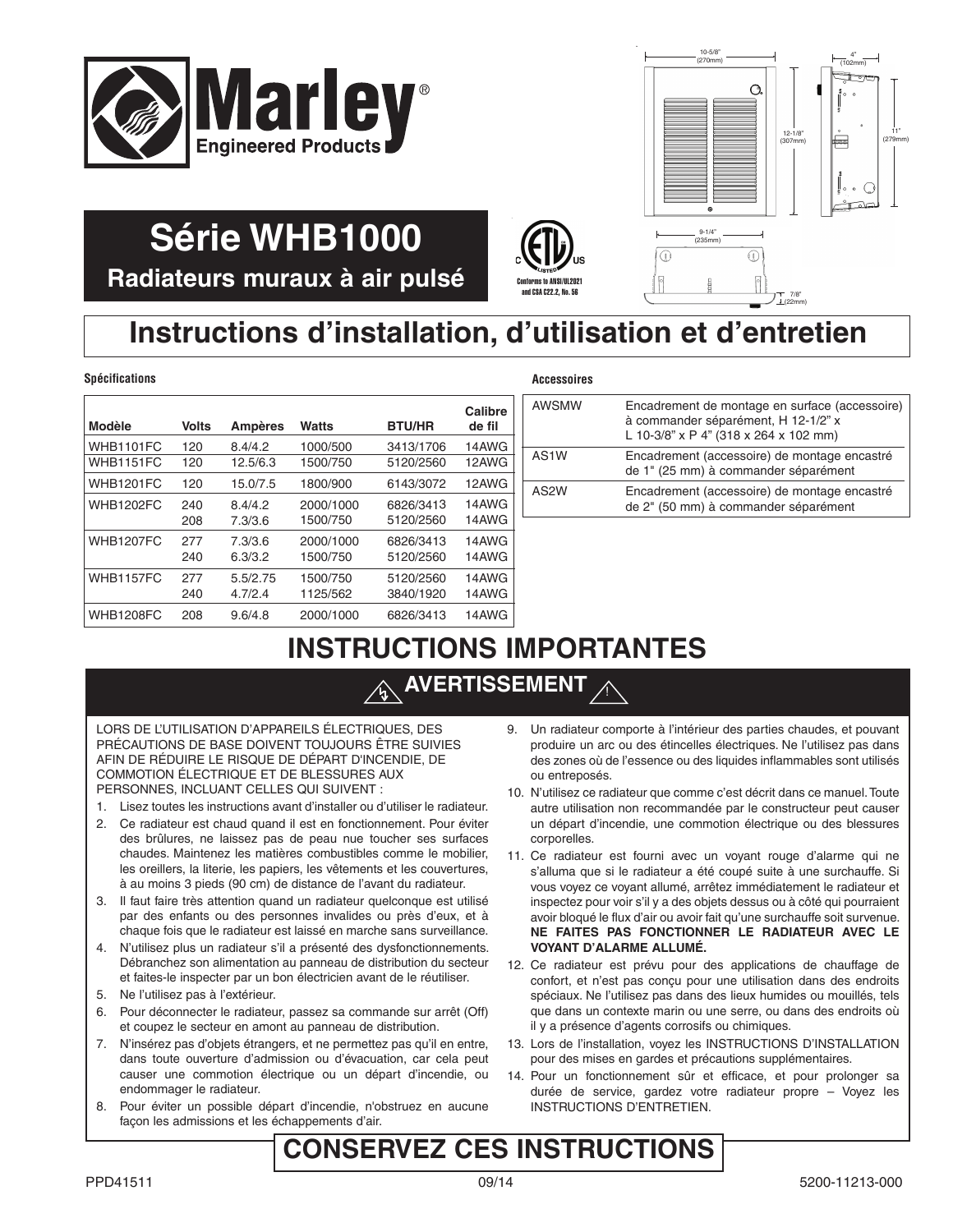# **INSTRUCTIONS D'INSTALLATION**

### A AVERTISSEMENT A

Pour éviter un possible départ d'incendie, des blessures corporelles ou des dommages au radiateur, respectez ces consignes :

- 1. Débranchez toute alimentation secteur arrivant au panneau de service principal avant de câbler ou d'intervenir pour du service.
- 2. Toutes les procédures de câblage et les raccordements doivent être en conformité avec les normes nationales et locales applicables, et le radiateur doit être relié à la terre.
- 3. L'alimentation secteur doit entrer dans le boîtier arrière au travers des pastilles à enfoncer.
- 4. Vérifiez que la tension du secteur arrivant au radiateur correspond bien aux valeurs spécifiées sur sa plaque signalétique.

**ATTENTION :** ALIMENTER LE RADIATEUR AVEC UNE TENSION DÉPASSANT LA VALEUR IMPRIMÉE SUR LA PLAQUE SIGNALÉTIQUE ENDOMMAGERA LE RADIATEUR ET ANNULERA SA GARANTIE, ET CELA PEUT PROVOQUER UN DÉPART D'INCENDIE.

- 
- 5. **ATTENTION –** Température élevée et risque de départ d'incendie, gardez les cordons électriques, les draperies et textiles d'intérieur, et d'autres matières combustibles, à au moins 3 pieds (90 cm) de l'avant du radiateur. N'installez pas le radiateur derrière des portes, sous des porte-serviettes ou dans une zone où il est susceptible d'être bloqué par des meubles, des rideaux ou des matériaux de rangement. L'air chaud venant du radiateur peut endommager certains tissus et plastiques.
- 6. Pour réduire le risque de départ d'incendie, n'entreposez pas et n'utilisez pas d'essence ou d'autres produits inflammables sous forme de liquide ou de vapeurs à proximité du radiateur.
- 7. Ce radiateur est prévu pour être monté en utilisant un boîtier arrière fourni, et peut s'installer avec ce boîtier encastré ou placé en surface, comme décrit dans ce manuel. SEUL le modèle CWH1101DSA spécifié pour 1 000 watts ou moins peut se monter dans le plafond.
- 8. Les écartements suivants doivent être respectés :

Bas du radiateur au sol - 4" (102 mm) – hauteur optimale de 18" à 24" (457-610 mm).

Côtés du radiateur à mur adjacent - 4-1/2" (114 mm) minimum optimal de 12" (305 mm).

Haut du radiateur au plafond - 12" (305 mm) recommandation d'au moins 36" (914 mm).

Montage au plafond (WHB1101DSA UNIQUEMENT) - 12" (305 mm) jusqu'aux murs adjacents.

- 9. Ne faites pas fonctionner le radiateur sans que sa grille soit en place.
- 10. N'utilisez pas ce radiateur pour faire sécher de la peinture, du plâtre. De la sciure ou de la poussière de ponçage de cloison sèche endommageraient de façon permanente le radiateur, et doivent être tenues à l'écart.

### **Généralités**

Le radiateur est prévu pour une installation en encastrement dans des sections murales avec poteaux de 2 x 4" (50 x 101mm) ou plus, ou des sections de plafond, en utilisant le boîtier arrière fourni. Le radiateur peut aussi être monté en surface en utilisant l'encadrement pour montage en surface, modèle CWHSM, ou monté à moitié en surface en utilisant un CWHS1 (pour un encadrement encastré de 1" ou 25 mm), ou un CWHS2 (pour un encadrement encastré de 2" ou 50 mm). Ces trois accessoires de montage sont à commander séparément. Le radiateur peut être alimenté avec des fils de bâtiment standard (supportant 60 °C). Référez-vous au tableau ci-dessous pour la taille de fils correcte en fonction de la tension secteur.

Pour du montage en surface ou semi-encastré, consultez les instructions d'installation accompagnant les CWHSM, CWHS1, CWHS2.

### **Positionnement du boîtier arrière dans une construction neuve**

**REMARQUE :** Si la finition de surface du mur est déjà faite, suivez les instructions pour "Installation du boîtier arrière dans une construction existante".

1. Déterminez quel côté du boîtier arrière doit être placé contre un poteau mural, et courbez les pattes aux angles arrière à 90° de façon à ce que le boîtier arrière soit d'équerre avec le poteau après l'installation. (Voyez la Figure 1).



#### **Figure 1**

- 2. Enlevez une des pastilles à enfoncer sur le côté de support du boîtier arrière, et installez un serre-câble ou un serre-conduit.
- 3. Positionnez le boîtier arrière contre le côté d'un poteau mural et fixez-le avec des clous ou des vis comme c'est montré en Figure 1.

**REMARQUE :** Le boîtier arrière doit être placé avec son rebord frontal au même niveau que la finition de surface.

- 4. Passez le câble d'alimentation au travers du serre-câble, en laissant environ 8" (203 mm) de fil à l'intérieur du boîtier.
- 5. Reliez le fil de terre du câble d'alimentation à la vis verte de terre de terre fournie.

**REMARQUE :** Des avant-trous pour vis de tôlerie de #8 ont été fournis sur les côtés du boîtier arrière Une fois que la finition de mur aura été posée, enfoncez une vis de tôlerie de #8 (M4) (de longueur recommandée de 1" ou 25 mm) au travers du côté du boîtier qui n'est pas fixé au poteau mural. Cela empêchera le boîtier arrière d'être extrait au moment de l'installation du radiateur (Vor la Figure 1)

#### **Positionnement du boîtier arrière dans une construction existante**

Découpez soigneusement une ouverture de 9-3/8" (235 mm) de large sur 11-1/8" (283 mm) de long. Un bord de l'ouverture doit être coupé le long du côté d'un poteau mural.

## **ATTENTION A**

UNE COMMOTION ÉLECTRIQUE, UN DÉPART D'INCENDIE OU UN DÉGÂT DES EAUX PEUVENT ARRIVER SI UN CÂBLAGE OU UNE TUYAUTERIE CACHÉS SONT ABÎMÉS DURANT LA DÉCOUPE. ASSUREz-VOUS QUE TOUT CE QUI EST CÂBLAGE ET TUYAUTERIE N'EST PAS DANS LA zONE AVANT DE COUPER.

2. Effectuez les étapes 1 à 5 précédentes (Installation de boîtier arrière dans une construction neuve).

#### **CONVERSION SUR SITE POUR UNE PUISSANCE NOMINALE INFÉRIEURE**

**REMARQUE :** Référez-vous au tableau de spécifications pour les valeurs de puissance plus faibles qui sont disponibles.

Pour transformer le radiateur pour une plus basse puissance, enlevez complètement le cavalier en fil rouge entre les deux éléments de chauffe (Voyez la Figure 2). Vous pouvez jeter ce cavalier. Assurez-vous que les fils qui restent sont solidement branchés.

Enlevez le cavalier rouge pour passer en puissance inférieure



**Figure 2**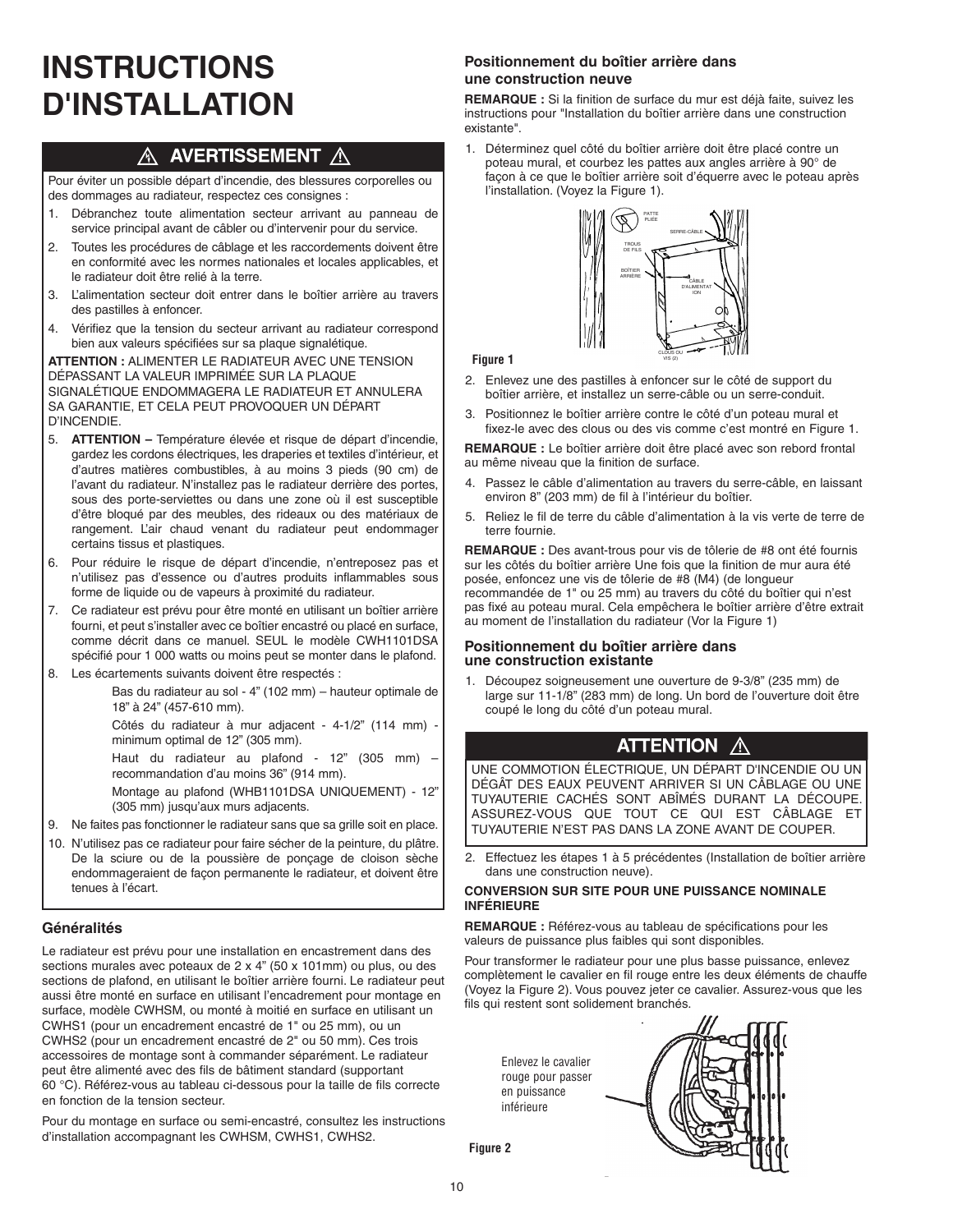#### **ATTENTION** Λ

N'UTILISEz PAS UN THERMOSTAT À DISTANCE AVEC CE RADIATEUR. LE THERMOSTAT INTÉGRÉ ACTIVE SEULEMENT L'ÉLÉMENT DE CHAUFFE. UN CONTRÔLE DE VENTILATEUR ACTIVE/DÉSACTIVE AUTOMATIQUEMENT LE VENTILATEUR, AVEC UNE TEMPORISATION À LA COUPURE POUR ÉLIMINER LA CHALEUR RÉSIDUELLE UNE FOIS QUE LE THERMOSTAT A COMMANDÉ A DÉSACTIVATION DES ÉLÉMENTS DE CHAUFFE. UN CÂBLAGE DU RADIATEUR D'UNE QUELCONQUE MANIÈRE QUI EMPÊCHERAIT CE RETARD À LA COUPURE DE VENTILATION PEUT ENTRAÎNER UNE SURCHAUFFE ET DES DOMMAGES PERMANENTS AU RADIATEUR, ET ANNULERAIT SA GARANTIE.

#### **Installation et câblage d'ensemble radiateur / ventilateur**

1. Suivez le schéma de câblage (Figure 3) pour brancher les fils d'alimentation avec les fils du radiateur dans le boîtier arrière.

**REMARQUE :** Pour les radiateurs en 120 et 277 volts, branchez le fil d'alimentation blanc de Neutre au fil blanc en tire-bouchon du radiateur, et le fil noir de Phase d'alimentation au fil noir en tire-bouchon du radiateur. Pour les radiateurs en 208 et 240 volts, changez la couleur du fil blanc du radiateur en noir, en entourant son extrémité avec de la bande adhésive noire d'électricien (La plupart des normes électriques exigent que les fils d'alimentation soient reliés à des fils noirs). Puis branchez les deux fils d'alimentation noirs sur les deux fils noirs du réceptacle.

2. Fixez le fil d'arrivée de terre sous la vis de terre verte dans le boîtier



arrière.

**Figure 3**

3. Insérez la fiche de câblage de l'ensemble de radiateur/ventilateur dans le boîtier arrière.

#### **ATTENTION** Λ

ASSUREz-VOUS QUE TOUT LE CÂBLAGE PASSE SANS RISQUE À DISTANCE DU VENTILATEUR ET D'UN L'ÉLÉMENT DE CHAUFFE.

4. Disposez l'ensemble de radiateur/ventilateur dans le boîtier arrière et fixez-le en place avec (2) vis fournies au travers des fentes centrales dans l'ensemble de ventilateur.

**REMARQUE :** Utilisez les vis fournies par l'usine pour installer le support de ventilateur dans le boîtier arrière.

#### **Installation de la grille et du bouton de thermostat**

- 1. Fixez le couvercle frontal à l'ensemble de radiateur en utilisant les deux (2) vis longues fournies.
- 2. Installez le bouton de thermostat sur la tige de thermostat et poussez-le en place.

# **INSTRUCTIONS D'UTILISATION**

- 1. Le radiateur doit être correctement installé avant d'être mis en marche.
- 2. Une fois le radiateur complètement assemblé, tournez le bouton de thermostat complètement en sens antihoraire jusqu'à l'arrêt. C'est le réglage de consigne minimale de température.
- 3. Mettez le radiateur en marche (ON) au panneau de commande principal.
- 4. Le radiateur ne doit pas démarrer. S'il démarrait coupez son alimentation et revérifiez le câblage.
- 5. Tournez le thermostat en sens horaire complètement jusqu'à la butée.
- 6. Radiateur et ventilateur doivent s'activer. Si le radiateur et le ventilateur ne démarrent pas, débranchez l'alimentation et vérifiez le câblage.
- 7. Laissez le radiateur continuer de fonctionner jusqu'à ce que la température de la pièce atteigne le niveau confortable souhaité. Tournez alors le bouton du thermostat en sens antihoraire jusqu'à l'obtention d'un déclic.

### **ATTENTION A**

SI LE VENTILATEUR SE COUPE IMMÉDIATEMENT, C'EST QUE LE CÂBLAGE DU THERMOSTAT EST INCORRECT ET DOIT ÊTRE MODIFIÉ. LA COUPURE DU VENTILATEUR DOIT ÊTRE RETARDÉE POUR EXPULSER LA CHALEUR RÉSIDUELLE AFIN D'ÉVITER UN VIEILLISSEMENT PRÉMATURÉ DES COMPOSANTS INTERNES DU RADIATEUR, QUI POURRAIT ENTRAÎNER UN RISQUE OU UNE PANNE PRÉMATURÉE.

8. Il peut être nécessaire de réajuster le thermostat une ou deux fois jusqu'à ce que la température exacte de confort soit obtenue. Une rotation en sens horaire va augmenter la durée pendant laquelle le radiateur va chauffer. Une rotation en sens antihoraire va réduire la durée de fonctionnement du radiateur.

**REMARQUE :** Pour obtenir les meilleurs résultats, le radiateur doit rester en marche (ON) en permanence durant la saison de chauffage, du fait que le thermostat quand il est bien réglé maintiendra la température désirée. Mis en position antihoraire à fond, le radiateur restera arrêté jusqu'à ce que la température ambiante retombe bien au delà du niveau de gel.

#### **Comment restaurer le fonctionnement du Contrôle de sécurité en cas de surchauffe :**

Cet appareil est muni d'un contrôle de sécurité de surchauffe avec un fusible thermique sauvegarde. Le contrôle de la sécurité s'allume un voyant rouge, visible à travers l'avant de la grille, s'allume pour avertir le propriétaire que le chauffage est éteint et nécessite une attention. Sur le bouton de remise à zéro de ce contrôle est situé derrière la grille juste au-dessus du voyant rouge. Le bouton de restauration peut être vu au travers de la grille frontale quand le radiateur est installé. Pour restaurer, laissez le radiateur refroidir, puis en utilisant un objet qui peut passer autravers des volets (comme la lame plate d'un petit tournevis), appuyez sur le bouton de restauration qui est visible dans le panneau de ventilateur. Le radiateur doit immédiatement revenir en fonctionnement normal. Si le voyant d'alerte reste allumé une fois que le radiateur a refroidi et que le bouton d restauration a été actionné, il se peut que le fusible thermique soit grillé. Si cela se produit, le radiateur doit être contrôlé et réparé par un électricien qualifié.

#### **AVERTISSEMENT A** Л

NE PAS ALTÉRER OU LES LIMITES BYPASS DE CONTRÔLE DE SÉCURITÉ TOUT À L'INTÉRIEUR DE CHAUFFAGE.